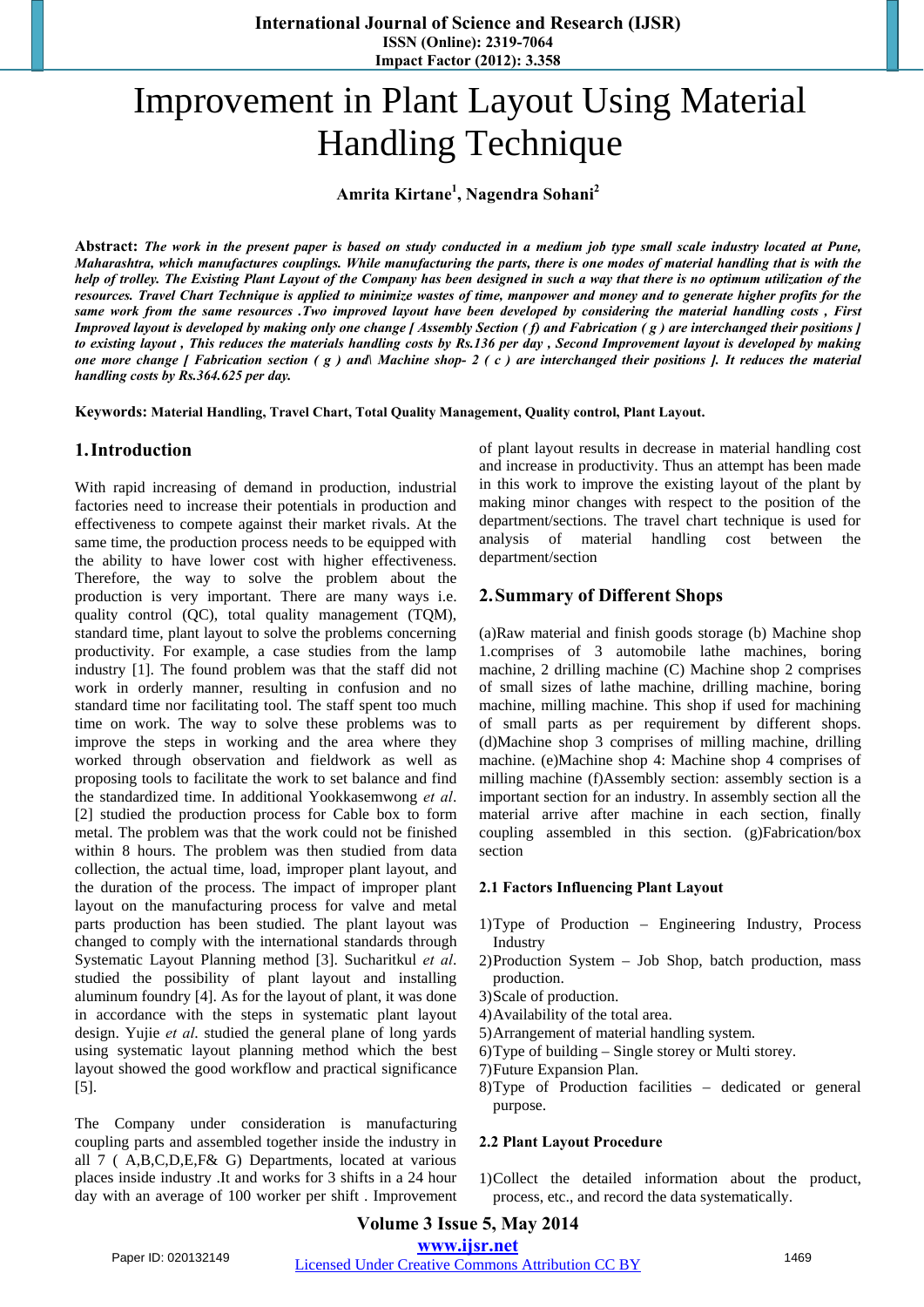## **International Journal of Science and Research (IJSR) ISSN (Online): 2319-7064 Impact Factor (2012): 3.358**

2)Analyze the data using various techniques of analysis.

- 3)Select the general flow pattern for the materials.
- 4)Design the individual work stations.
- 5)Assemble the individual layout into total layout in accordance with the general flow pattern and the building facilities.
- 6)Coordinate the plan with plan for handling materials.

7)Complete the plant layout.

8)Convent the plant layout into floor plans that is to be used by the plant engineer for installation of equipment.

## **2.3 Tools and Techniques of Plant Layout**

The quantity and quality of the data on various factors is required to develop a good layout. The data is to be collected regarding the various processes, sequence of operations, material flow frequency of travel, space requirements, activities and there relationships. The following tools and techniques are used to analyses the data.

- 2.1 Process Chart (Operation process charts, flow process charts).
- 2.2 Travel Chart
- 2.3 Diagrams (Flow Diagrams and String Diagrams).
- 2.4 REL (Relationship chart).
- 2.5 Templates
- 2.6 Scaled Models

## **2.4 Plant Layout Analysis**

The most important criterion for the analysis and selection of a plant layout is the material handling cost. The basic tool that is primarily used to analyze the material handling costs in process layout is the travel chart. Depending on the existing plant layout, an analyst may follow a procedure given follow:

**Step 1**. Summarize the interdepartmental moves of existing layout in a square grid (from interdepartmental flow diagram).

**Step2.** Simplify the grid (or from to chart) by combining moves and countermoves between any two departments.

**Step3.** Prepare the Material handling cost matrix of the existing layout by multiplying the unit material handling cost by the number of moves between various departments.

**Step4:** Calculate the total material handling cost of the existing layout.

**Step5:** Search the possible departmental changes that will reduce the number of moves and consequently calculate the total material handling cost.

## **2.5 Problem Identification:**

The plant is to produce complete coupling by using the same manufacturing facilities arranged in 7 departments, viz., Raw Material storage Section (A), Machine Shop-1 (B), Machine Shop-2 (C) Machine Shop- 4 (D) Machine Shop-3 (E), Assembly Section (F) and Fabrication department (G). Trolley used for handling of raw material and other processed material between different departments. The salaries/month of hand trolley operator and diesel trolley operator are:

trolley operator - Rs.8000/month Number of trolley operator –5

## **2.6 Department (From – To) Distance (meter**)

| Department (From $-$ To ) Distance (meter) |    |
|--------------------------------------------|----|
| $A-B$                                      | 40 |
| $A-C$                                      | 40 |
| A-G                                        | 80 |
| $A-D$                                      | 60 |
| $B-C$                                      | 80 |
| B-D                                        | 20 |
| $C-F$                                      | 30 |
| $C-D$                                      | 80 |
| $D-F$                                      | 70 |
| $D-E$                                      | 40 |
| E-F                                        | 30 |
| $G-F$                                      | 90 |

## **2.7 Assumption and constraints**

The assumptions and constraints used in the analysis are:

- 1.The position of generator complex, administration block and General Manager room are not changed for
- 2.Improvement because they are not involved in any material transfer.
- 3.The position of casting which is situated around 30kM from the industry is not changed.
- 4. Depreciation costs of hand trolleys and diesel trolleys are not considered while calculating the unit material handling costs.
- 5. Fixed costs of loading and unloading are not considered, as they cannot be reduced.

## **3.Results and Tables**

## **3.1 Calculation of Material Handling costs**

## **1. Existing Plant Layout**

## **(A) For Hand Trolley**

Total distance travel by hand trolley in between the various departments per day

- $=$  Σ MiDi
- $= 9330$  m/day
- $= 9330/3$  per shift per day ( 3 Shift in one day)
- =3110 m per shift per day

Average Material handling Cost /meter

 $=$  (Wages of worker/shift)\*/average distance travel per shift per day

= (Number of worker\* salary of one worker per day)/Average distance travel per day

 $=(5*Rs.8000/30)/3110$ 

=Rs..0.4287/meter

Total Material handling cost/day for Trolley (Including all three shift) = Total distance in meter  $*$ average material handling cost per meter  $= 9330*Rs.0.4287$ 

=Rs. 4000 per day

Paper ID: 020132149 Licensed Under Creative Commons Attribution CC BY 1470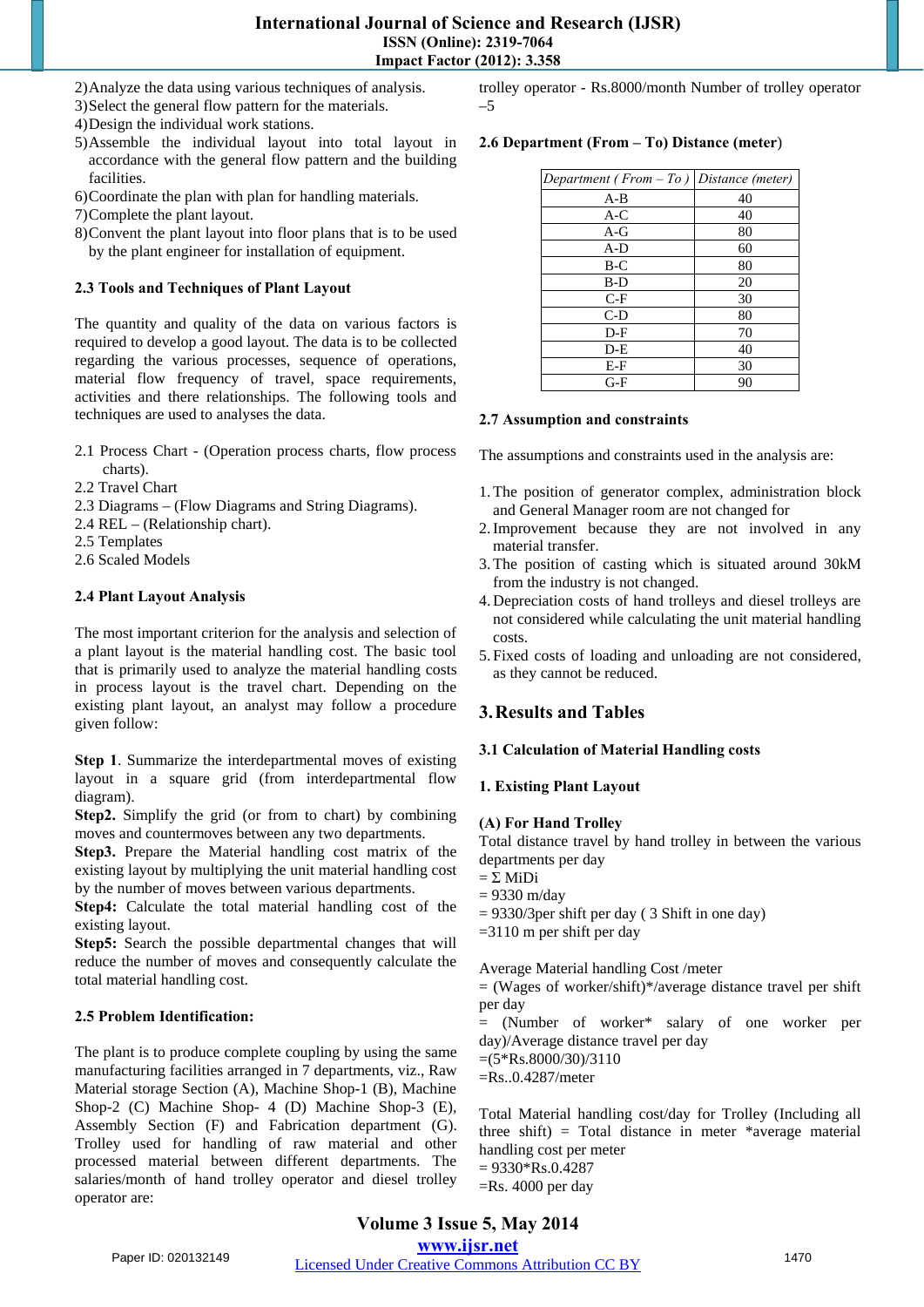## **International Journal of Science and Research (IJSR) ISSN (Online): 2319-7064 Impact Factor (2012): 3.358**

Total Material handling cost/day for hand Trolley =Rs. 4000 per day

| S.  | Movement | Material handling    | Material handling  |
|-----|----------|----------------------|--------------------|
| No. |          | cost/day             | cost in descending |
|     |          | $=$ Avg. cost/m*     | order              |
|     |          | distance/dav         |                    |
| 1   | A-B      | $0.4287*400=171.48$  | 4                  |
| 2   | $A-C$    | $0.4287*1200=514.44$ | 10                 |
| 3   | $A-G$    | $0.4287*2400=1028.8$ | 12                 |
| 4   | $A-D$    | $0.4287*600=257.22$  | 6                  |
| 5   | B-C      | $0.4287*800=342.96$  | 8                  |
| 6   | $B-D$    | $0.4287*300=128.61$  | $\overline{c}$     |
| 7   | $C-F$    | $0.4287*600=257.22$  | 7                  |
| 8   | C-D      | $0.4287*800=342.96$  | 9                  |
| 9   | $D-F$    | $0.4287*420=180.05$  | 5                  |
| 10  | D-E      | $0.4287*160=68.59$   | 1                  |
| 11  | E-F      | $0.4287*300=128.61$  | 3                  |
| 12  | G-F      | $0.4287*1350=578.74$ | 11                 |

Improved Layout

**Changes:**-In first improvement of layout the position of assembly shop  $-1(f)$  and fabrication (g) are interchanged and other department at the same position as in existing layout. Number of movement between different department is not changed i.e. Move grid is same as existing plant layout.

|       |     |    | Department Distance No.of moves Total distance travelled by |
|-------|-----|----|-------------------------------------------------------------|
|       |     |    | trolley per day in meter                                    |
| $A-B$ | 40  | 10 | 400                                                         |
| $A-C$ | 40  | 30 | 1200                                                        |
| $A-G$ | 10  | 30 | 300                                                         |
| $A-D$ | 60  | 10 | 600                                                         |
| $B-C$ | 80  | 10 | 800                                                         |
| $B-D$ | 20  | 15 | 300                                                         |
| $C-F$ | 120 | 20 | 2400                                                        |
| $C-D$ | 80  | 10 | 800                                                         |
| $D-F$ | 20  | 6  | 120                                                         |
| $D-E$ | 40  | 4  | 160                                                         |
| $E-F$ | 60  | 1  | 600                                                         |
| $G-F$ | 90  | 15 | 1350                                                        |

Total distance travel by hand trolley in between the various departments per day =  $\Sigma$  MiDi

 $= 9030$  m/day

Average Material handling Cost /meter =  $Rs.0.4287/m$ eter

Total Material handling costs/day **=** Rs.0.428/meter\*9030 m/day

 $=$  Rs. 3864 /day

| S.  |       | Movemen Material handling cost/day Material handling cost |                     |
|-----|-------|-----------------------------------------------------------|---------------------|
| No. | t     | $=$ Avg. cost/m*                                          | in descending order |
|     |       | distance/day                                              |                     |
| 1   | $A-B$ | $0.4287*400=171.48$                                       | 5                   |
| 2   | $A-C$ | $0.4287*1200=514.4$                                       | 10                  |
| 3   | A-G   | $0.4287*300=128.6$                                        | 4                   |
| 4   | $A-D$ | $0.4287*600=257.22$                                       | 7                   |
| 5   | $B-C$ | $0.4287*800=342.96$                                       | 8                   |
| 6   | B-D   | $0.4287*300=128.61$                                       | 3                   |
| 7   | $C-F$ | $0.4287*2400=1028$ .                                      | 12                  |
| 8   | C-D   | $0.4287*800=342.96$                                       | 9                   |
| 9   | $D-F$ | $0.4287*120=51.44$                                        | 1                   |
| 10  | $D-E$ | $0.4287*160=68.59$                                        | 2                   |
| 11  | E-F   | $0.4287*600=257.22$                                       | 6                   |
| 12  | $G-F$ | $0.4287*1350=578.74$                                      | 11                  |

Total Material handling costs/day =3864PER DAY

## **3.2 Improved Layout**

**Changes:** In first improvement of layout the position of machine shop(c), fabrication (g)are interchanged and other department at the same position as in I-layout.. Number of movement between different department is not changed i.e. Move grid is same as existing plant layout.

| Department Distance |    | No. of | Total distance travelled by |
|---------------------|----|--------|-----------------------------|
|                     |    | moves  | trolley per day in meter    |
| $A-B$               | 40 | 10     | 400                         |
| $A-C$               | 80 | 30     | 2400                        |
| $A-G$               | 40 | 30     | 1200                        |
| $A-D$               | 60 | 10     | 600                         |
| $B-C$               | 40 | 10     | 400                         |
| $B-D$               | 20 | 15     | 300                         |
| $C-F$               | 90 | 20     | 1800                        |
| $C-D$               | 20 | 10     | 200                         |
| $D-F$               | 70 | 6      | 420                         |
| $D-E$               | 40 | 4      | 160                         |
| E-F                 | 30 | 10     | 300                         |
| $G-F$               | 20 | 15     | 300                         |

Total distance travel by hand trolley in between the various departments per day =  $\Sigma$  MiDi

## $= 8480$  m/day

Average Material handling Cost /meter = Rs.0.4287/meter

Total Material handling costs/day Rs.0.4287/meter\*8480m/day

 $=$  Rs. 3635.37/day